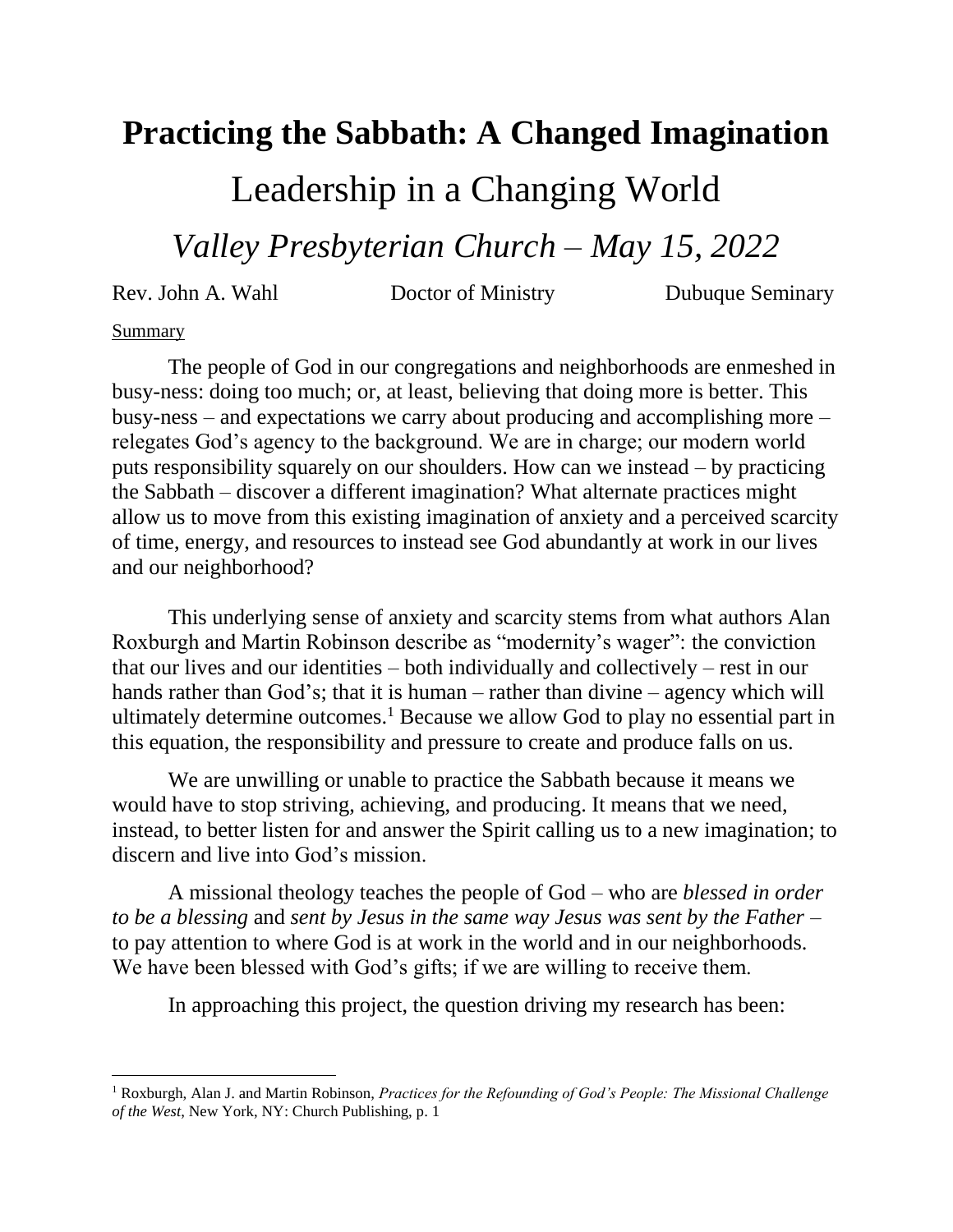*How might I lead the people in and beyond my Praxis Team to exhibit a changed imagination for being God's people in the neighborhood?* 

My thesis, which this project was designed to test, is this:

*Engagement with alternative Sabbath practices would begin to transform the existing imagination of anxiety and scarcity exhibited by people; and open up a new imagination for what it means to be God's people in a local context.*

Along with a praxis team of church members, using a process of action and reflection, we experimented in practicing the Sabbath differently; to test whether it, indeed, would lead us into a new imagination of God's abundance.

Our planned 8-week experiment was interrupted by the pandemic in March of 2020. We paused for more than a year, finally concluding in May of 2021.

In the summer of 2021, I was given the opportunity to take a six-week Sabbatical, during which I was able to focus on my chosen personal Sabbath practice – silent walking – including two trips: to New Mexico and Kentucky.

In the concluding chapter of my thesis, I explore my research findings and offer proposals by responding to several questions:

- *1. Did this experiment of action-reflection with Sabbath practices open up a new imagination for being God's people among my participants? If so, in what ways?*
- *2. In what ways did my personal Sabbath practices open up a new imagination for leading the people of God?*
- *3. How did my leadership actions impact the potential transformation? Data analyzed will include the verbatim initial and final assessments and filed notes taken with the praxis team during the design and experiment phase.*
- *4. Drawing on this analysis, what leadership skills and practices can I propose for leading God's people into freedom from a sense of anxiety and scarcity that is common today as they learn to receive God's gift of Sabbath?*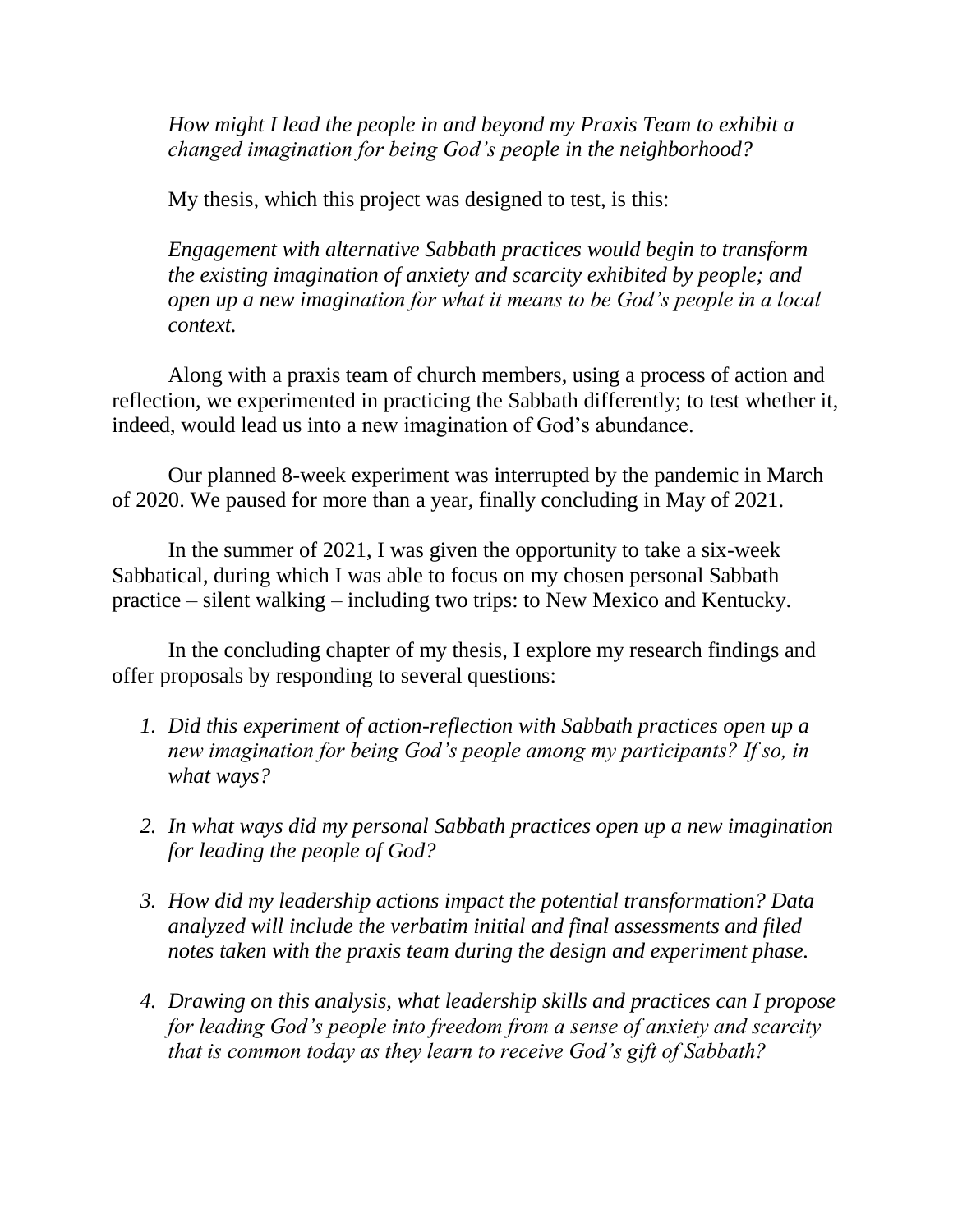Among those who write about the Sabbath, there is lively debate about whether it must be observed on Sunday (for Christians) and whether it needs to be for a full day. I made the decision not to place parameters around how praxis team members could experiment with Sabbath practices. To allow the possibility for discovering a new imagination – and assess the extent of their anxiety and scarcity – I committed to offering them permission to test how the Spirit would speak to each of them, individually. Team members periodically expressed some frustration about not being given more precise directions; but, in the end, they discovered new ways of practicing Sabbath – and understanding their relationship with God – with a changed imagination. As one member remarked, "I learned ways to work around obstacles and…acknowledge that a lot is out of our hands and God puts things in place."

I can now see how this more flexible leadership style – which is different from the way I was trained to be a pastor – allowed team members to find a new imagination; to understand that beyond their feelings of anxiety and scarcity, they could acknowledge God's agency; that we practice the Sabbath not only – and not even primarily – for ourselves, but for the Lord.

When given permission to imagine the Sabbath in new ways, we can break free from the anxiety of doing it (or not) in the right way. Sabbath can be a practice of worship or rest or resistance. It could be for a full day or two hours or fifteen minutes. It can be on Tuesday night, Sunday afternoon, or Thursday morning. It might be done alone or with others; still and silent or active and with music or laughter. What many of us were taught about keeping the Sabbath – or picked up from popular lore – was restrictive, limiting, or boring. Because we really did not want to do it – or felt we didn't have the time to – it caused us to feel guilty, anxious, and disobedient.

We might feel that way; it may even seem safer and more comfortable to stay busy; but we can better honor God and be in community with one another when we confront that existing imagination of scarcity and anxiety with the Sabbath practices of worship, rest, and resistance.

I want to share with the people of God – and with other church leaders – our experience that the spiritual practice of Sabbath can be joyful, restful, and exciting. I also want to encourage other leaders to become cultivators of the particular soil upon which they stand.

Through this research project, I have come to realize that these two learnings: